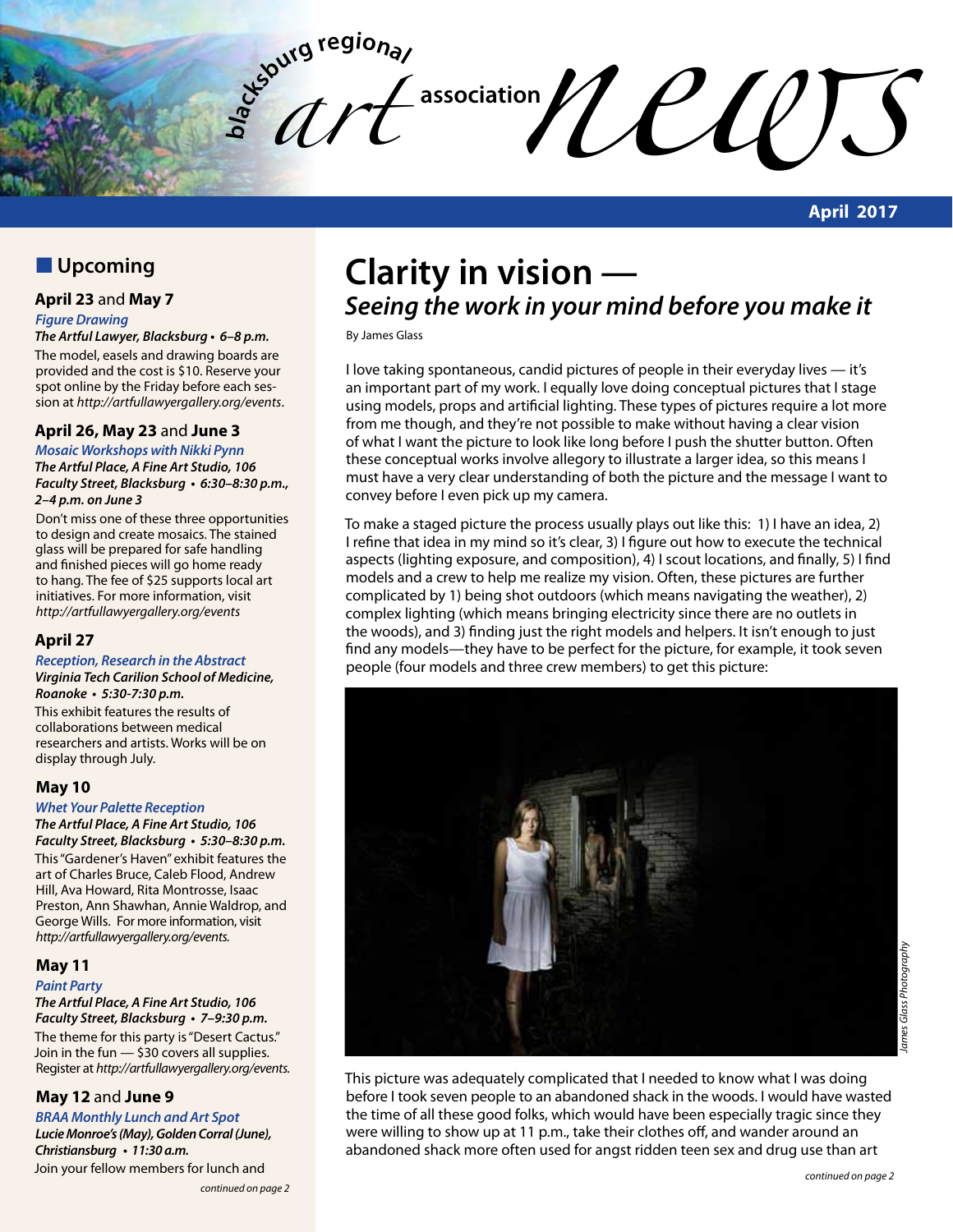hear about the latest art happenings. The May Art Spot will be presented by Leia Wood of The Floyd Center for the Arts. In June, Jerry Niles will be talking about art opportunities with Virginia Tech's Lifelong Learning Institute.

#### **May 20**

### **Plein Air Opportunity at Cruise In**

**Downtown Christianburg • 4-7 p.m.**

Plein air artists are invited to paint at the annual Cruisin' in Downtown Christiansburg event. For more information, contact Ruth Lefko at *rlefko2@gmail.com*.

#### **June 3-4**

#### **Sidewalk Art Show**

#### *Downtown Roanoke*

This annual show infuses downtown Roanoke with energy, excitement, and creativity. Don't miss the great selection of original paintings, prints, watercolors, etchings, mixed media, photography, fine craft, and sculpture from more than 140 artists.

#### **June 7**

#### *Art Walk*

#### **Downtown Blacksburg • 5-7 p.m.**

Rain or shine, stroll through an evening of art in downtown Blacksburg. A variety of businesses will participate in this free art walk. To get started, make the Community Arts Information Office on College Avenue your first stop.

#### **June 17**

#### **Reception, New River Art Biennial Juried Exhibition**

#### **Floyd Center for the Arts • 5-7 p.m.**

This reception will celebrate works in this biennial exhibition, which is a joint effort of the Floyd Center for the Arts, Pulaski's Fine Arts Center for the New River Valley, and BRAA. The art will be on display until August 5.

#### **July 5–7**

#### **Obsessive Compulsive Collage with**  *Vera Dickerson*

**Christiansburg Presbyterian Church, 107 W. Main Street • 9:30-4 p.m.**

This workshop will be three days of joyous color and pattern art. Participants will produce collage papers using stencils and stamps and then refine their color sense by selecting those which describe the chosen images. The fee is \$175; supply list will be provided. Contact Sue Farrar at Montgomery Museum at 540-382-5644 for more information.

#### **July 15**

#### *Art at the Market*

#### **Blacksburg Farmers Market • 9 a.m.-2 p.m.**

This juried exposition and celebration of the town's vibrant arts community is held in conjunction with the annual breakfast at the farmers market, which showcases local food and live music.

## n **Upcoming** *continued from page 1* **Clarity in vision** *continued from page 1*

photography. I had to have absolute clarity in my vision. I had to convey that vision to the models and the crew. I had to see the picture in my mind before I could ever hope to make it real. *Dissident, Rising* is about conformity bias and majority argument, and I needed to show that one person was apart from (and leaving) a group.

Without a clarity of vision, planning is simply impossible. For *Dissident, Rising*, I took the extra step of doing a test shoot the night before the actual shoot. A test shoot allows me to be far more in control when I later direct the actual shoot. I'm able to mark the spots for the camera and models ahead of time; I'm able to figure out exposure and white balance, and I can get a handle on setting up the lighting. It had taken two months to get all seven people needed for this picture lined up on the right day, so I couldn't screw up—a test shoot was an absolute requirement in making my vision a reality. Here's an example from the test shoot (using the principal model and one crew member for lighting).



With the picture from the test shoot, I had the first tangible evidence of my vision. I had taken my abstract idea to a concrete reality, and I could compare the picture in my mind to the picture in real life to see if they matched. In this case, they did, so I felt good heading into the actual shoot.

This is all fine, but of

course, I still fail. I fail spectacularly. All the time. I fail to get the picture to match my vision. I fail to get the right models. I screw up the location. I can (and do) screw up, often, in a myriad of ways. Sometimes those failures become great pictures regardless, and sometimes it's just a failure in which I learn how NOT to do something. My point is, and I can't stress this enough, that the chance of failure is radically reduced if I have a clear vision before I begin the work. I realize that others might work differently, but this is how I go about it. I find that having a clear vision before I pick up my camera is extremely helpful in making good pictures.

But, let's put this to the test! I have a shoot planned for this spring — let me tell you about it, in detail, so that I can share how this process works, and so that you, gentle reader, can see if my vision can be made into a reality. I'll let you be the judge if I had adequate clarity in vision to get the picture I wanted.

The working title for this upcoming picture is "We Carry Our Own Death" and it will show a young woman with dark hair (nude) carrying a deer skull in the forest during spring time. The goal is to show the biological functions of living through the allegorical representations of spring (new life), the woman (life) and the skull (death). The woman will carry the skull in her right hand and she will be shot from behind and left of center in the frame (3:2 ratio). I have an alternative idea to shoot this with a second woman (blonde hair and faired skinned) wearing a white flowing dress while walking just ahead of her and to her right. This woman would represent human fellowship and how we needn't carry our burdens, including our own mortality, alone. I will probably shoot both versions of this picture and then compare which I like better. I have models lined up for this shoot. I have the deer skull. I'm scouting locations now and should have one soon. I'll share the result, either through the newsletter, or by bringing a print to a future luncheon. Wish me luck!

James Glass' photography was recently displayed at Roanoke College's Olin Gallery. His talk from that exhibit *can be viewed on [YouTube](https://www.youtube.com/watch?v=JyK4B4mzfSg&feature=em-upload_owner).*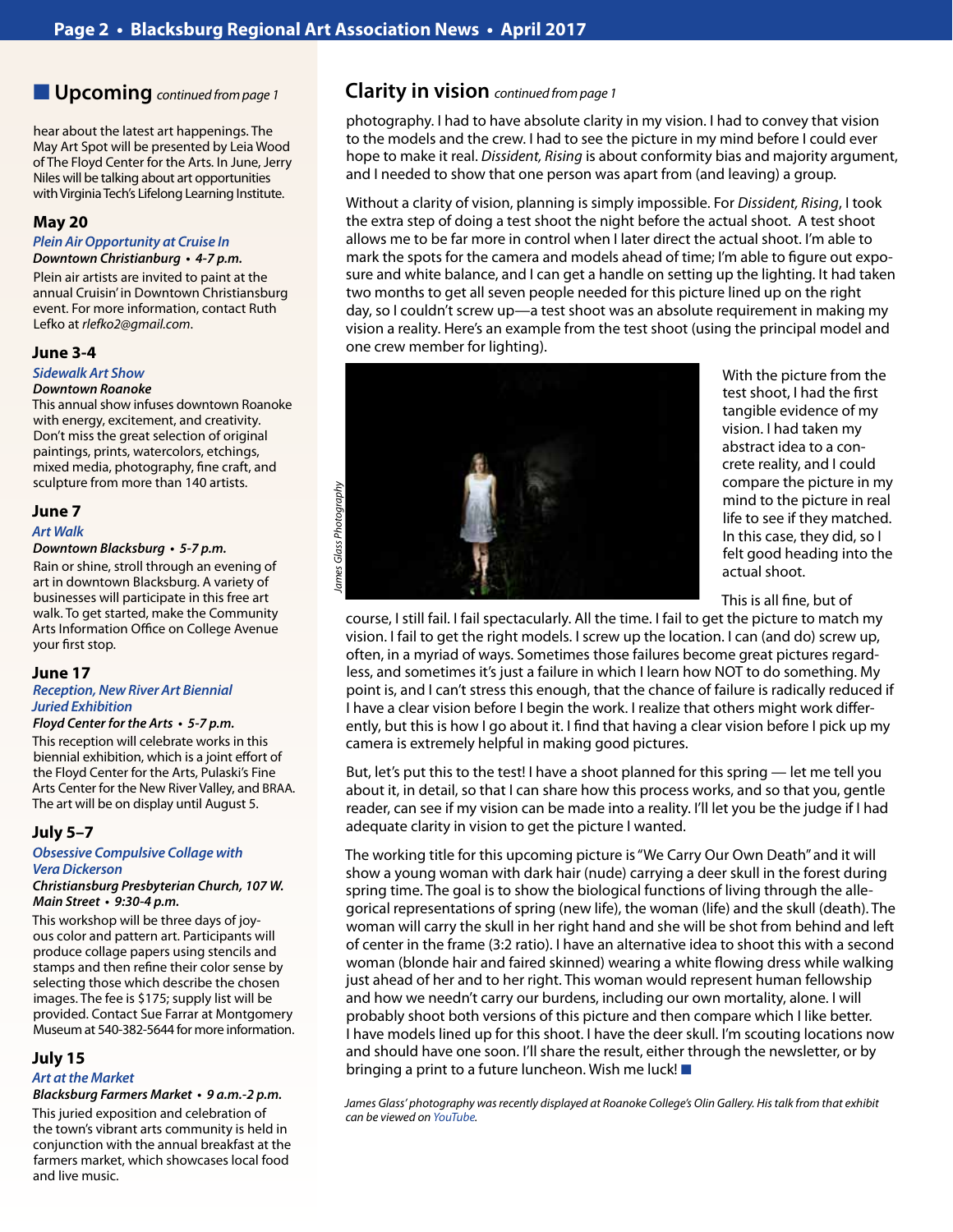# **N** Kudos

**Pat Bevan**'s pastel painting "Blackberry Autumn" (right) has been selected By North Light Books for inclusion in a new book. She and some 100 other artists' work will be featured in "Art Journey Abstract Painting" which will be available in late April.



"Having a Ball" by **Jennifer Carpenter** has been accepted into

the VMRC Juried Art Exhibition in Harrisonburg, Virginia. Of the 559 works submitted by 205 artists from 30 states, 100 were accepted.

Members **Jeannie Fender** and **Teresa Regil** are sharing the spotlight at Glencoe Mansion and Gallery in Radford, with photographers Linda Waggaman and Joyce Sims. "Four Women; Four Visions" will be displayed through the end of May.



# **Group painting to benefit Micah's Closet**

BRAA recently accepted an invitation from the Blacksburg Newcomers' Club to participate in a joint project to benefit a local non-profit. **Gerri Young** drew a scene representing the diverse population in the New River Valley and she and **Ruth Lefko** helped the group work on the piece at a painting session on April 11. Gerri will complete the painting and it will be auctioned at the club's May 23 social event. The proceeds will go to Micah's Closet, which distributes clothing to children in need at local schools.

*Jenny Feghali (left) from the Blacksburg Newcomers' Club poses with Gerri Young and the in-progress painting that will be auctioned at a May 23 event.*



*Participants were hard at work during the February Abstract Watermedia Workshop at the Hahn Pavilion. The threeday class was taught by Rita Montrosse.*

# **Now Showing**

**April 15 – July 15** (except where indicated otherwise)

**Lisa Acciai**, Zeppoli's wine room, Blacksburg

**Raf Bedia**, Pointe West Management, Blacksburg

**Pat Bevan**, Zeppoli's dining room, Blacksburg

**Patricia Bolton**, The Farmhouse, Christiansburg (thru June)

**Jennifer Carpenter**, River City Grill, Radford (thru April)

**Charlotte Chan**, Blacksburg Transit

**Marie Collier**, Haga Law, Christiansburg (thru June)

**Judy Crowgey**, The Farmhouse, Christiansburg (thru June)

**Carole Davis**, Community Arts Information Office (CAIO), Blacksburg (thru April)

**Susan Hensley**, See Mark Optical, Blacksburg

**Teri Hoover**, Virginia Tech Women's Center

**Ava Howard**, Brown Insurance, Blacksburg

**Sidra Kaluska**, Hahn Garden Pavilion, Virginia Tech (thru April)

**Ruth Lefko**, Christiansburg Library (thru June)

**Sally Mook**, First Bank and Trust, Christiansburg

**Betty Moore**, Blue Ridge Cancer Care, Blacksburg

**Diane Relf**, VTLS, Blacksburg

**Suzanne Davis Ross**, Mill Mountain Coffee and Tea, Blacksburg

**Karen Sewell**, Main Street Inn, Blacksburg

**Linda Weatherly Shroyer,** Rack Space, Blacksburg

**Jane Thorp**, Route 8 Donuts, Christiansburg

**Nancy Trump**, New River Bank, Christiansburg

# **"It is better to begin in the evening than not at all.** ~ English Proverb

inda Moll *Linda Moll*